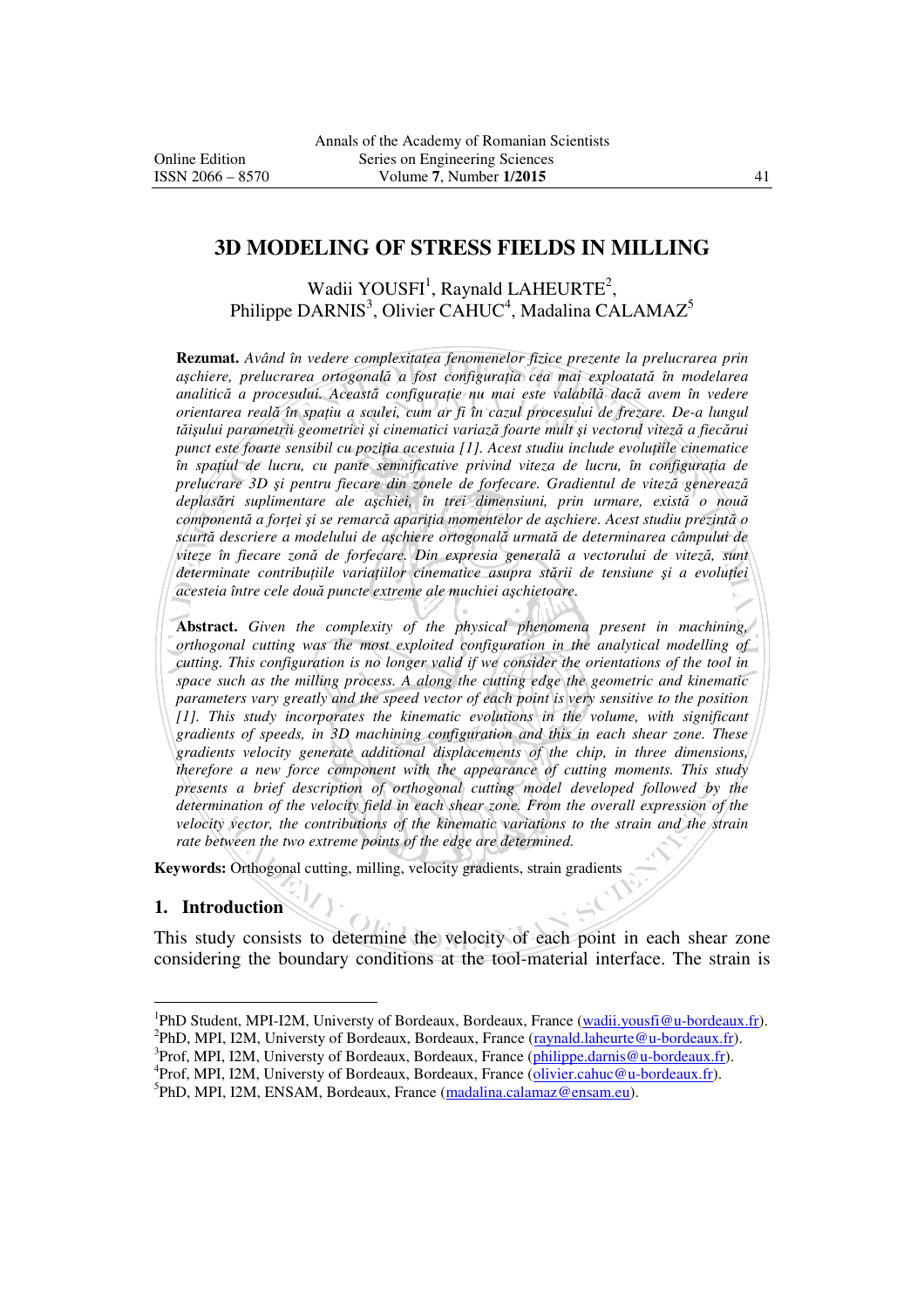calculated by a spatial derivation of displacements generated. The strain rate is calculated by a spatial derivation of the velocity fields. The difference in velocity along the cutting edge generates strain gradients and strain rates gradients. This study deals with the determination of the strain gradients and strain rate gradients generated by the difference of velocities along the cutting edge.

#### **2. Basic cutting model**

In orthogonal cutting configuration and in the three cutting areas [2], [3] (primary, secondary and tertiary shear zones) the displacements, the strains and the strain rates are determined from the trajectory of each particle in the material. An element through the primary shear zone is assumed to follow an hyperbolic trajectory [4]. The component of the velocity parallel to the shear plane is assumed to be constant. A new velocity component perpendicular to the cutting surface is considered in the secondary shear zone (Fig. 8). Its value varies linearly until it vanishes along the tool-chip contact length. A linear variation of the chip velocity at the interface is considered. The acuity of the tool generates a displacement of the part of material along the rake face by plastically deforming. An elastic spring back occurs at the free surface of the machined material. The section of the tool in the calculation map is represented by a circular arc whose two asymptotes are the flank face and the rake face. A balance power between the area above and below the stagnation point is used to determine the exact position of this point.

#### **3. Study of the primary shear zone**

#### **3.1. Displacement and velocity field carried by**  $x_{\varphi}$

The orientation in space of the cutting edge generates a significant speed gradient  $dV_N$  of the velocity  $V_N$  (Fig. 1) [1]. Along the cutting edge two extreme points  $P_{2,\text{inf}}$  and  $P_{2,\text{sup}}$  are defined, (Fig. 2).

The velocity field expression carried by  $x_{\varphi}$  and normal to the shear zone is of the form:

$$
V_N(y_{\phi}, z_{\phi}) = \frac{dV_N}{a_p l} \cdot y_{\phi} \cdot z_{\phi} + \frac{V_{N, P_{2, \text{inf}}}}{l} \cdot y_{\phi} \tag{1}
$$

The time considered for the calculation of the displacement and strain is equal to the time for an element to cross the entire primary shear zone. This time is calculated with the smallest normal speed (the greatest time) and is defined by:

$$
t = \frac{h_{\text{mov}}}{V_{N, P_{2, \text{inf}}}} \tag{2}
$$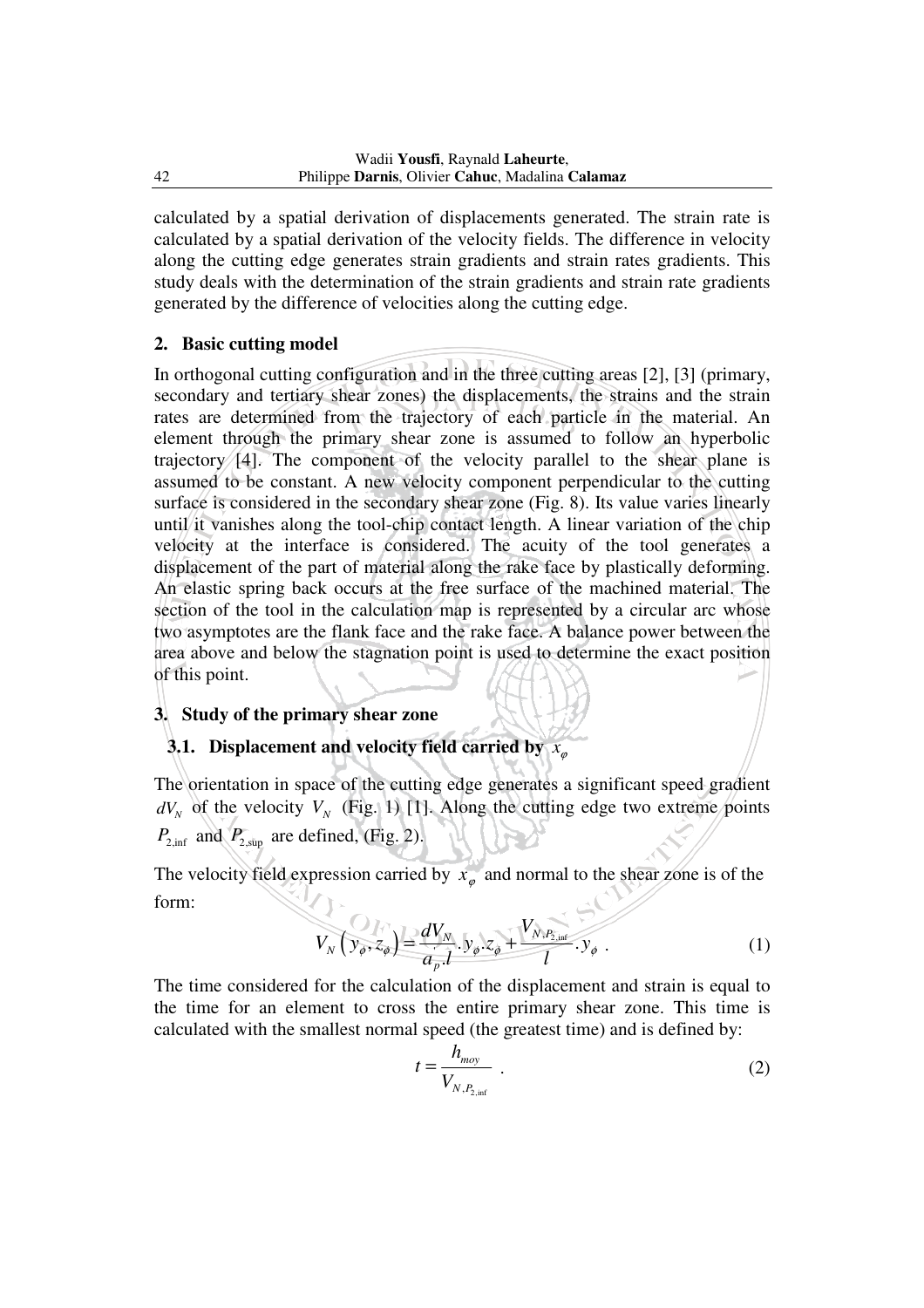

# **3.2. Displacement and velocity field carried by**  $y_{\varphi}$

At the end of the primary shear zone ( $x_{\varphi} = h_{moy}$ ), the sliding velocity varies linearly from point  $P_{2,\text{inf}}$  to point  $P_{2,\text{sup}}$ . This velocity is considered void on the side of the work piece  $(x_{\varphi} = 0)$ .

The velocity field carried by  $y_{\phi}$  is expressed by:

$$
V_{S}\left(x_{\phi}, z_{\phi}\right) = \frac{dV_{S}}{a_{p}.h_{\text{mov}}} . x_{\phi}. z_{\phi} + \frac{V_{S,P_{2,\text{inf}}}}{h_{\text{mov}}} . x_{\phi} . \tag{4}
$$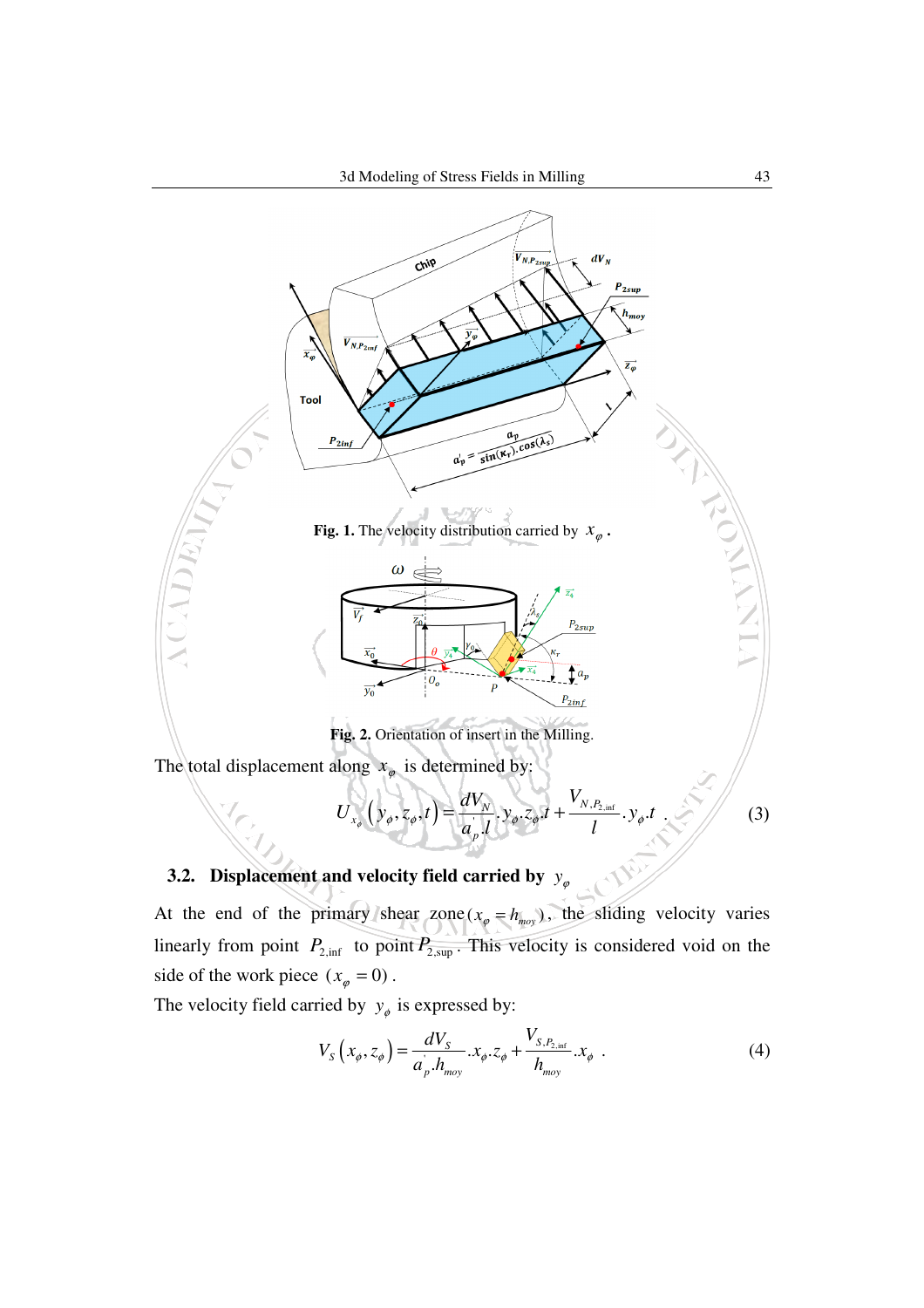

**Fig. 3.** The velocity distribution carried by  $y_{\phi}$ .

The displacement expression carried by  $y_{\phi}$  is defined by:

$$
U_{y_{\phi}}\left(x_{\phi}, z_{\phi}, t\right) = \frac{dV_{S}}{a_{p}.h_{\text{mov}}} x_{\phi}.z_{\phi}.t + \frac{V_{S, P_{2,\text{inf}}}}{h_{\text{mov}}} x_{\phi}.t \tag{5}
$$

# **3.3.** Displacement and velocity field carried by  $z_a$

Cutting edge inclination angle generates the appearance of a velocity component carried by the cutting edge (Fig. 4) along the axis  $z_{\varphi}$ . This velocity is equal to zero at the interface of primary shear zone – workpiece  $(x_{\phi} = 0)$  and its value is maximum at the end of this zone.



**Fig. 4.** The velocity distribution carried by  $z_{\phi}$ .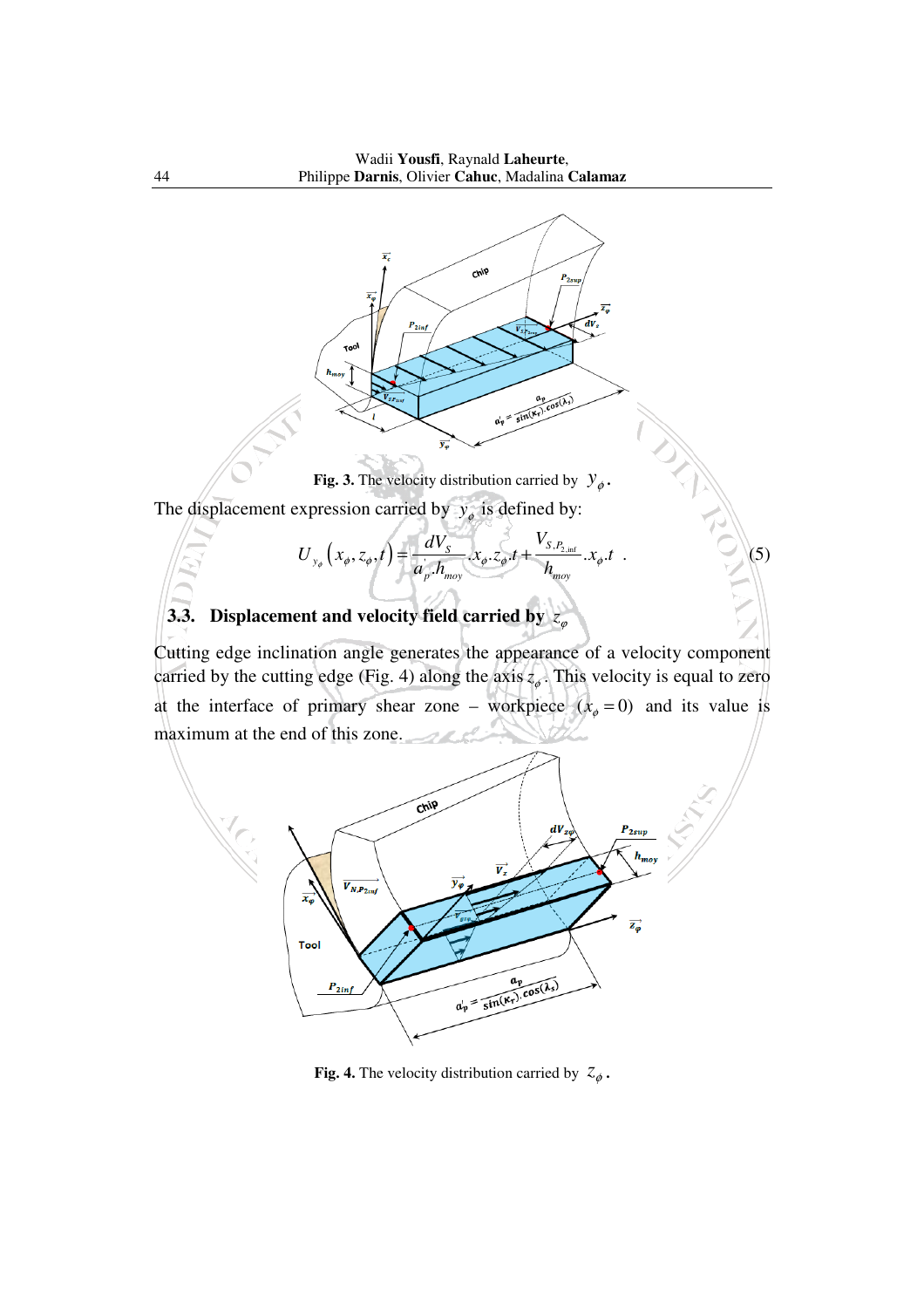Starting from the surface contact between the material and the tool ( $y_{\varphi} = 0$ ) toward the free surface of the primary shear zone, the new velocity component varies linearly.

The minimum value at the interface depends on the sliding velocity and therefore the friction coefficient. The velocity field expression carried by  $z_{\phi}$  is determined  $\Omega$  DE  $\Omega$ by:

$$
V_{z_{\phi}}(x_{\phi}, y_{\phi}) = \frac{(V_{z} - V_{gz})}{l.h_{moy}} . x_{\phi} . y_{\phi} + \frac{V_{gz}}{h_{moy}} . x_{\phi} . \qquad (6)
$$

The total displacement in the primary shear zone is expressed by:

$$
U_{z\phi}\left(x_{\phi}, y_{\phi}, t\right) = \frac{(V_{z} - V_{gz})}{l.h_{\text{mov}}} x_{\phi}, y_{\phi}. t + \frac{V_{gz}}{h_{\text{mov}}} x_{\phi}. t
$$
 (7)

# **3.4. Calculation of the strain and the strain rate in the primary shear zone**  The spatial derivation of the displacement field in the primary shear zone gives

the strain tensor, and the generalized value of strain is determined by:

$$
\varepsilon_{\acute{e}q,2p} = \sqrt{\varepsilon_{1\acute{e}q,2p} + \varepsilon_{2\acute{e}q,2p} + \varepsilon_{3\acute{e}q,2p}} \tag{8}
$$

with: 
$$
\mathcal{E}_{1\acute{e}q, zp} = \frac{1}{3} \cdot \left( \frac{dV_N}{a_p \cdot l} \cdot z_{\phi} \cdot t + \frac{V_{N, P_{2, \text{inf}}}}{l} \cdot t + \frac{dV_S}{a_p \cdot h_{\text{mov}}} \cdot z_{\phi} \cdot t + \frac{V_{S, P_{2, \text{inf}}}}{h_{\text{mov}}} \cdot t \right)^2, \tag{9}
$$

$$
\mathcal{E}_{2\acute{e}q,sp} = \frac{1}{3} \left( \frac{dV_N}{a_p \cdot l} \cdot y_\phi \cdot t + \frac{dV_Z}{l \cdot h_{moy}} \cdot y_\phi \cdot t + \frac{V_{gZ}}{h_{moy}} \cdot t \right)^2, \tag{10}
$$

$$
\varepsilon_{3\epsilon q, xp} = \frac{1}{3} \left( \frac{dV_z}{h_{mov}!} x_{\phi} t + \frac{dV_s}{a_p \cdot h_{mov}} x_{\phi} t \right)^2.
$$
 (11)

The kinematic and geometric parameters are given in Table 1, and the variation of the equivalent strain along the cutting edge for different cutting angles is shown in Fig. 5.

This variation shows a large strain gradient along the cutting edge, its value is greater of 10% at the point  $P_{2, \text{sup}}(z_{\varphi} = a_{p})$  compared to the value at the point  $P_{2,\text{inf}}(z_{\varphi}=0)$ . This difference corresponds to the "additional strain" generated by the orientation of the insert in space.

**Table 1** Geometric and kinematic parameters of the study

| $\omega$ (rad.s <sup>-1</sup> ) | и    |                 | 73.          |    |    |
|---------------------------------|------|-----------------|--------------|----|----|
| 200                             | . mm | $25 \text{ mm}$ | $45^{\circ}$ | 60 | 60 |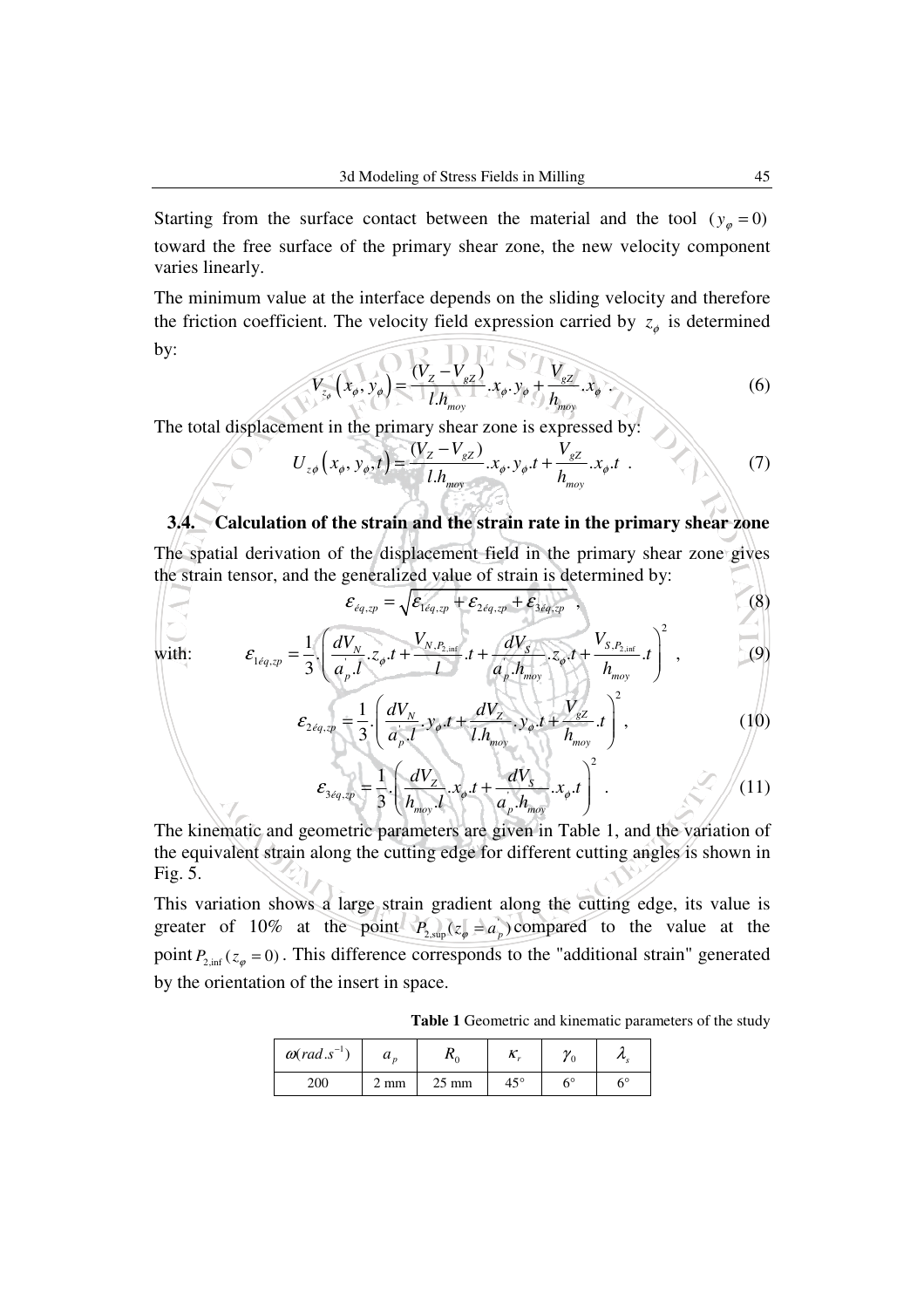

**Fig. 5.** Variation of the equivalent strain in the primary shear zone along the cutting edge.

The strain rate tensor is obtained by the derivation of the velocity field and the generalized strain rate is defined by:



Fig. 6. Variation of the equivalent strain rate in the primary shear zone along the cutting edge.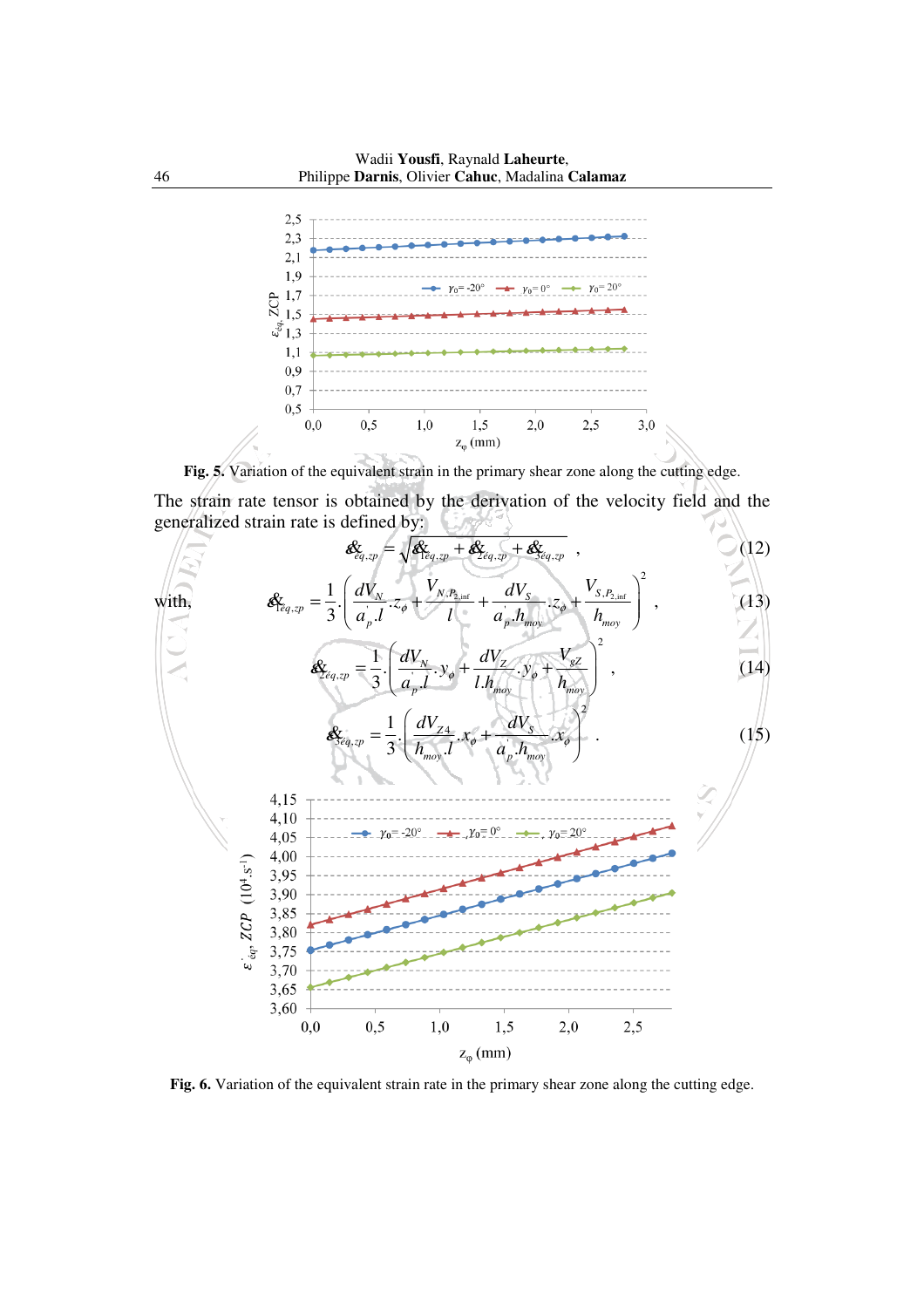For the same geometrical parameters given in Table 1, the variation of the equivalent strain rate along the cutting edge for different cutting angles is shown in Fig. 6. The strain rate gradient calculated along the cutting edge is significant and the evolution is comparable to the strain behaviour. The strain rate at the point  $P_{2, \text{sup}}(z_{\varphi} = a_{p}^{T})$  is greater of 7% from the value at the point  $P_{2, \text{inf}}(z_{\varphi} = 0)$ .

#### **4. Study of the secondary shear zone**

#### **4.1.** Displacement and velocity field carried by  $x_c$

The secondary shear zone is assumed as a triangular volume (Fig. 7). The velocity carried by  $x_c$  varies linearly along the axis normal to the cutting face. Its value varies from the sliding velocity at the interface to a value equal to the speed chips at the surface between the shearing zone and the rest of the chip (plan  $z_c x_c$ ). Along the axis  $x_c$  (contact of the chip with cutting face) the velocity varies from zero for  $x_c = 0$  to a value equal to the chip velocity at the output of the contact area. Starting from the point  $P_{2,\text{inf}}$  to  $P_{2,\text{sup}}$  this velocity component increases linearly.



**Fig. 7.** The velocity distribution carried by  $x_c$ .

The velocity field expression carried by  $x_c$  is expressed by:

$$
V_{x_c}(x_c, y_c, z_c) = \frac{dV_{cop}}{a_p \delta t_2} \cdot y_c \cdot z_c + \frac{dV_{cop}}{a_p \Delta t_c} \cdot x_c \cdot z_c + \frac{V_{cop, P_{2inf}}}{\Delta t_c} \cdot x_c + \frac{V_{cop, P_{2inf}}}{\delta t_2} \cdot y_c \tag{16}
$$

The total displacement carried by  $x_c$  in the secondary shear zone is determined by:

$$
U_{x_c}(x_c, z_c, t) = \left(\frac{dV_{cop}}{a_p} \cdot z_c - \frac{dV_{cop}}{a_p \cdot \Delta I_c} \cdot x_c \cdot z_c - \frac{V_{cop, P_{2inf}}}{\Delta I_c} \cdot x_c + V_{cop, P_{2inf}}\right) \cdot t \quad . \tag{17}
$$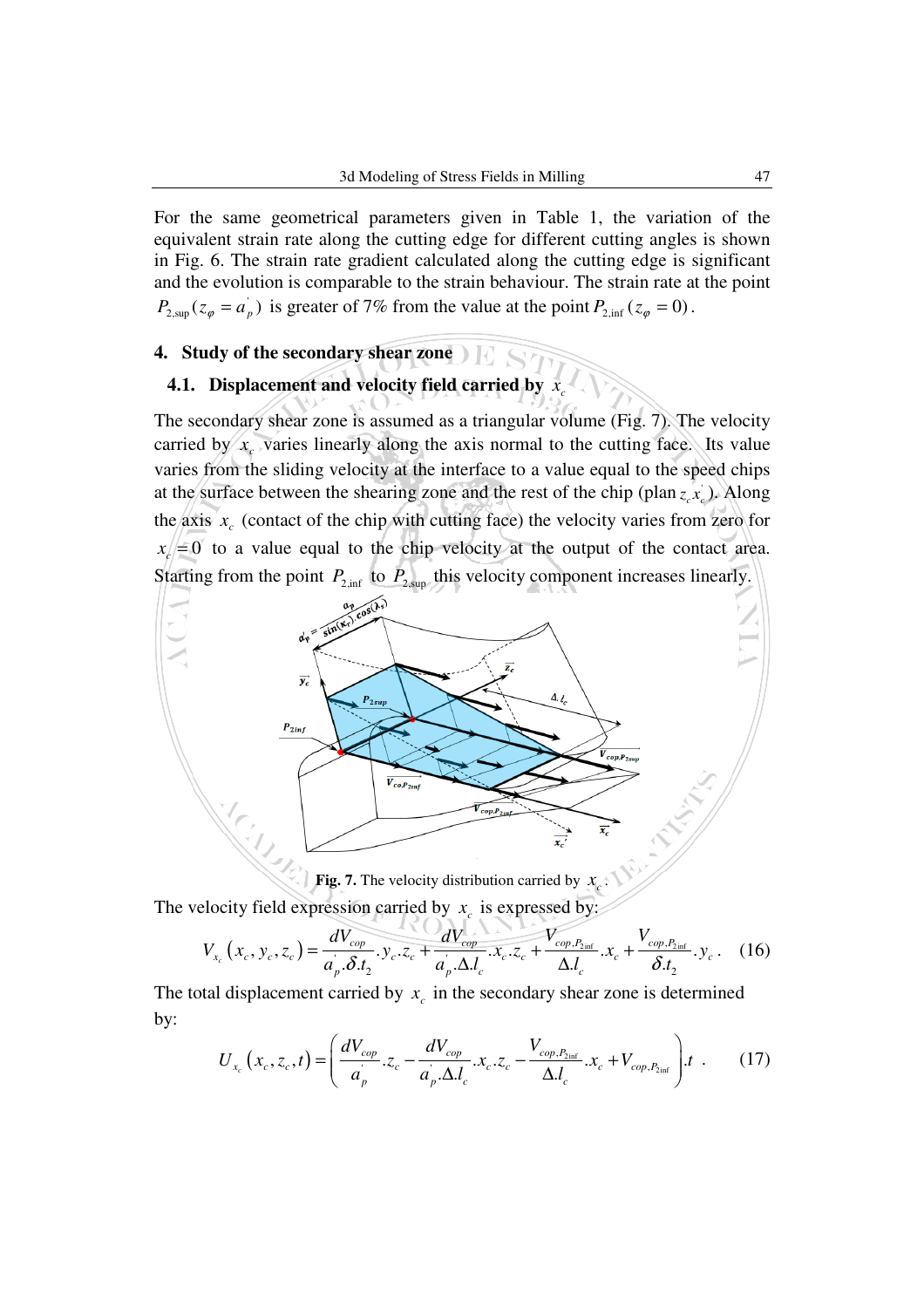# **4.2.** Displacement and velocity field carried by  $y_c$

The trajectory of an element incoming in the secondary shear zone is considered curvilinear. A new component of velocity  $V_y$  normal to the cutting face varies from a maximum value at the beginning of this zone to zero at the end. The Fig. 8 shows the variation of this velocity between the two extreme points along the edge. The expression of the velocity field carried by  $y_c$  is defined by:



### **4.3.** Displacement and velocity field carried by  $y_c$

The velocity component carried by the cutting edge varies linearly along the thickness of the secondary shear zone. It varies from a value equal to the slip velocity across the cutting face to a maximum value at the inlet of the secondary shear zone (Fig. 9).

The velocity field expression carried by  $z_c$  is determined by:

$$
V_{Z_c}\left(x_c, y_c\right) = -\frac{dV_Z}{\Delta l_c \cdot \delta t_2} . x_c . y_c + \frac{dV_Z}{\delta t_2} . y_c + V_g \,. \tag{20}
$$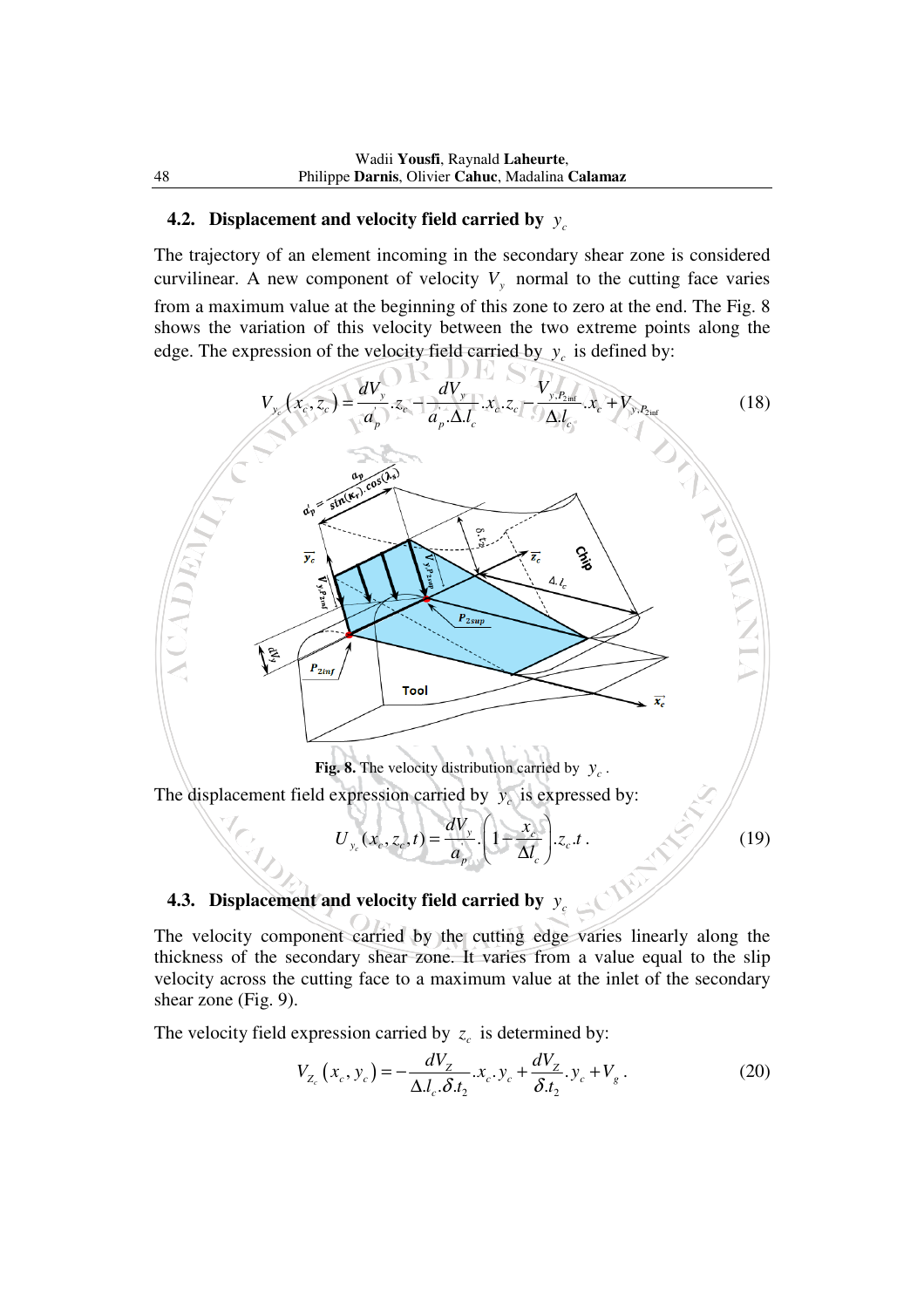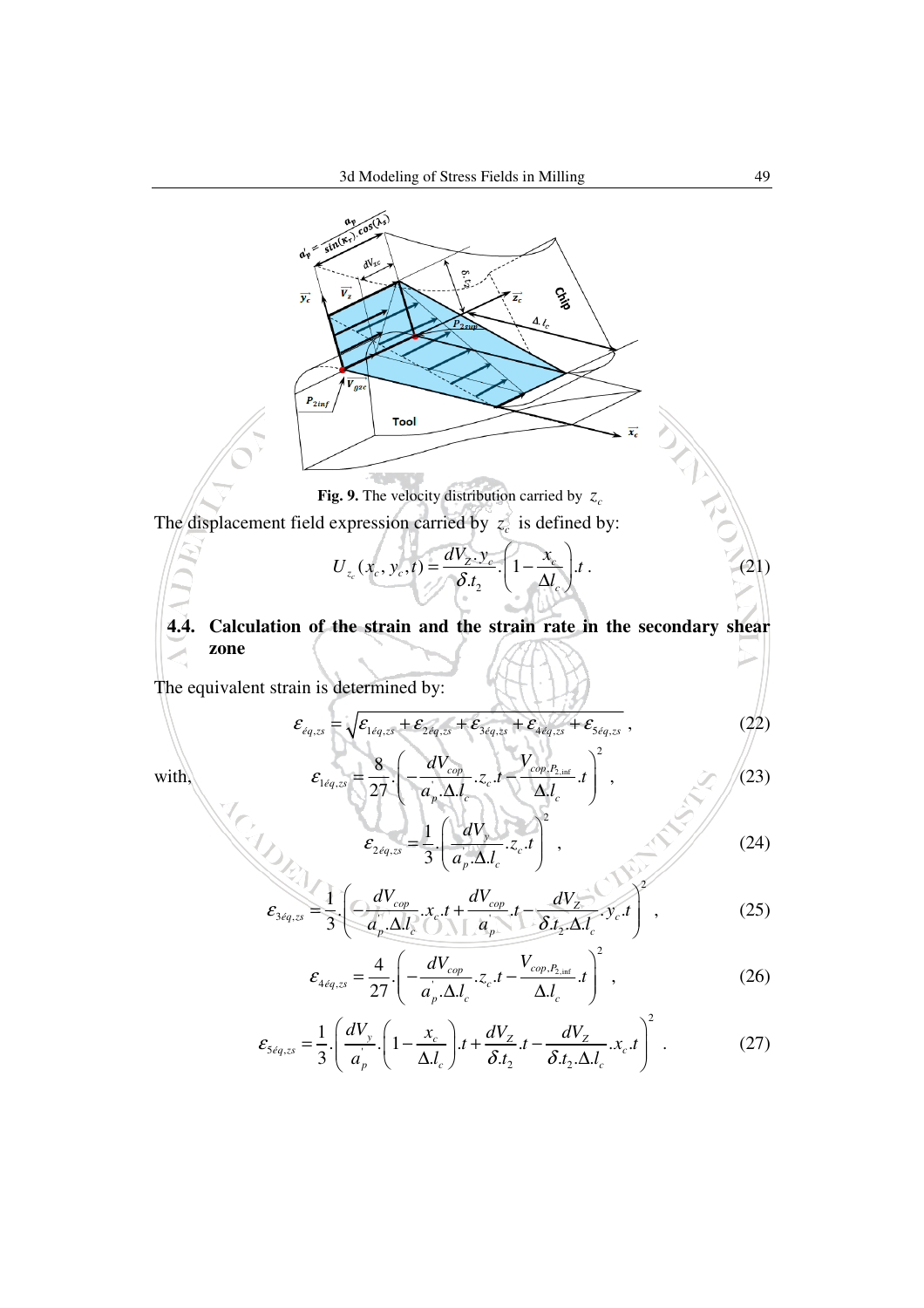For the kinematic and geometric parameters given in Table 1, the variation of the equivalent strain for different cutting angles is shown in Fig. 10.





ε

$$
\mathbf{E}_{\acute{e}q,zs} = \sqrt{\mathbf{E}_{\acute{e}q,zs} + \mathbf{E}_{\acute{e}q,zs} + \mathbf{E}_{\acute{e}q,zs} + \mathbf{E}_{\acute{e}q,zs} + \mathbf{E}_{\acute{e}q,zs}} + \mathbf{E}_{\acute{e}q,zs}}
$$
\n(28)

with, 
$$
\mathcal{E}_{\text{Eq,zs}} = \frac{8}{27} \left( \frac{dV_{\text{cop}}}{a_p \Delta l_c} z_c + \frac{V_{\text{cop}, P_{2,\text{inf}}}}{\Delta l_c} \right)^2, \qquad (29)
$$

$$
\mathcal{E}_{Z_{eq,zs}} = \frac{1}{3} \cdot \left( \frac{dV_{cop}}{a_p \cdot \delta \cdot t_2} \cdot z_c + \frac{V_{cop,P_{2int}}}{\delta \cdot t_2} - \frac{dV_y}{a_p \cdot \Delta \cdot t_c} \cdot z_c - \frac{V_{y,P_{2int}}}{\Delta \cdot t_c} \right)^2 ,
$$
 (30)

$$
\mathcal{A}_{\delta q,z\delta} = \frac{1}{3} \left( \frac{dV_{cop}}{a_p \cdot \delta t_2} \cdot y_c + \frac{dV_{cop}}{a_p \cdot \Delta t_c} \cdot x_c - \frac{dV_z}{\delta t_2 \cdot \Delta t_c} \cdot y_c \right)^2 \tag{31}
$$

$$
\mathbf{\hat{g}}_{\hat{t}q,zs} = \frac{4}{27} \left( \frac{dV_{cop}}{a_p \cdot \Delta. l_c} z_c + \frac{V_{cop,P_{2,\text{inf}}}}{\Delta. l_c} \right)^2, \qquad (32)
$$

$$
\mathbf{g}_{\mathcal{S}_{eq,zs}} = \frac{1}{3} \cdot \left( -\frac{dV_y}{a_p \cdot \Delta J_c} . x_c + \frac{dV_y}{a_p} - \frac{dV_z}{\delta . t_2 \cdot \Delta J_c} . x_c + \frac{dV_z}{\delta . t_2} \right)^2.
$$
(33)

The variation of the equivalent strain rate in the secondary shear zone and along the cutting edge  $z_c$  for different cutting angles  $\gamma_0$  is shown in Fig. 11: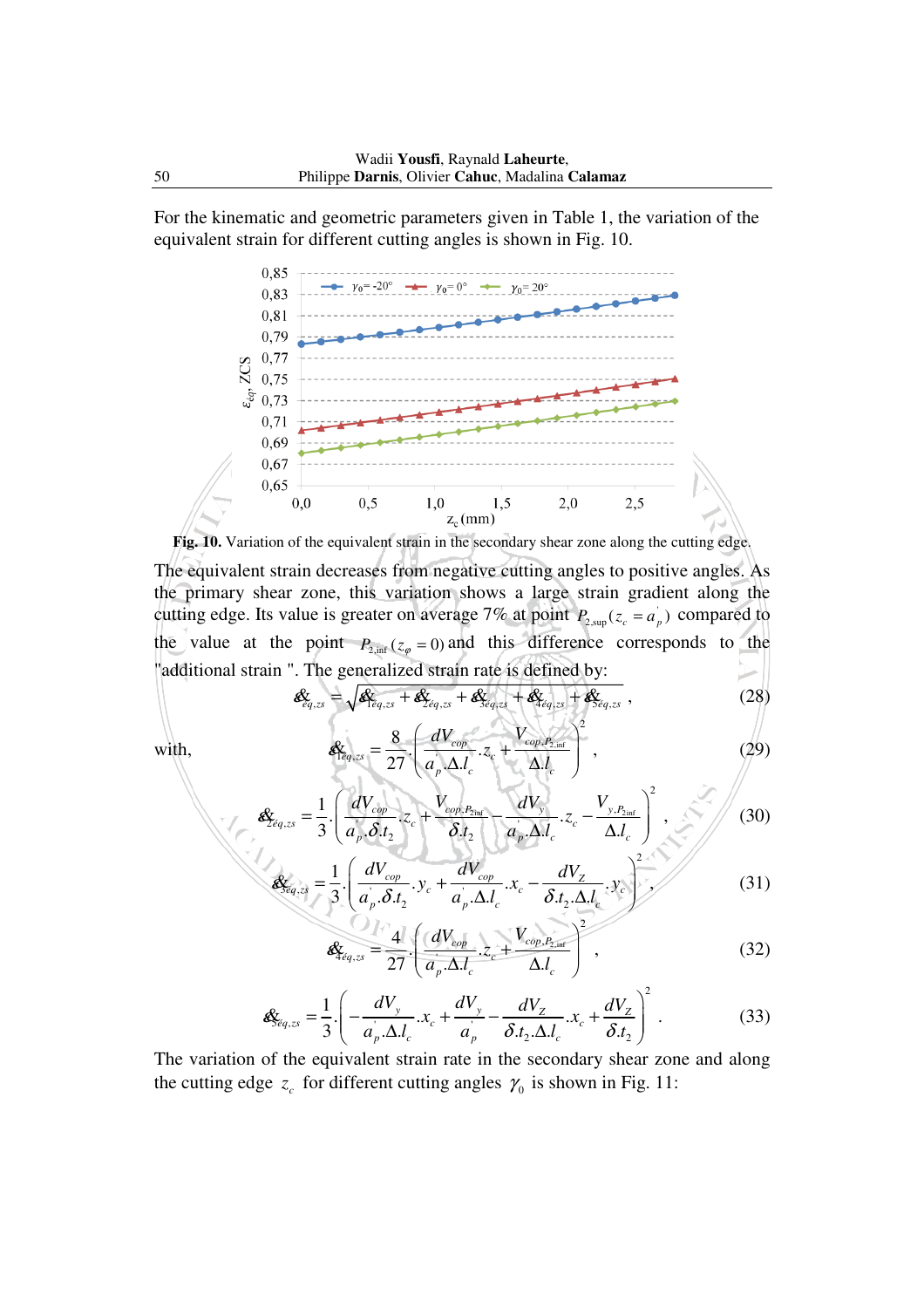



#### **Conclusions**

This paper presents a new detailed approach to calculate strain and strain rates in both shear zones during the cutting process and for a milling configuration. The orientation of the insert in the space creates strong velocity gradients along the cutting edge. These gradients directly influence the strain and strain rate fields. 7% of variation are calculated between the two extreme points of the cutting edge and thus a significant difference in the stress fields and cutting mechanical actions.

#### **Acknowledgment**

This work was conducted as part of the working group ''Manufacturing'21'' which includes 18 French research laboratories. The studied areas are: modelling tool / material interactions, the mechanical behaviour of articulated structures, the digital factory, innovative and sustainable processes.



#### **Notations**

 $(\begin{matrix} \n\Gamma & \Gamma & \Gamma \\ \n\chi_{\phi}, \gamma_{\phi}, Z_{\phi} \n\end{matrix}), (\begin{matrix} \n\Gamma & \Gamma & \Gamma \\ \n\chi_{c}, \gamma_{c}, Z_{c} \n\end{matrix})$ : Coordinate systems respectively associated with the primary and secondary shear zone.